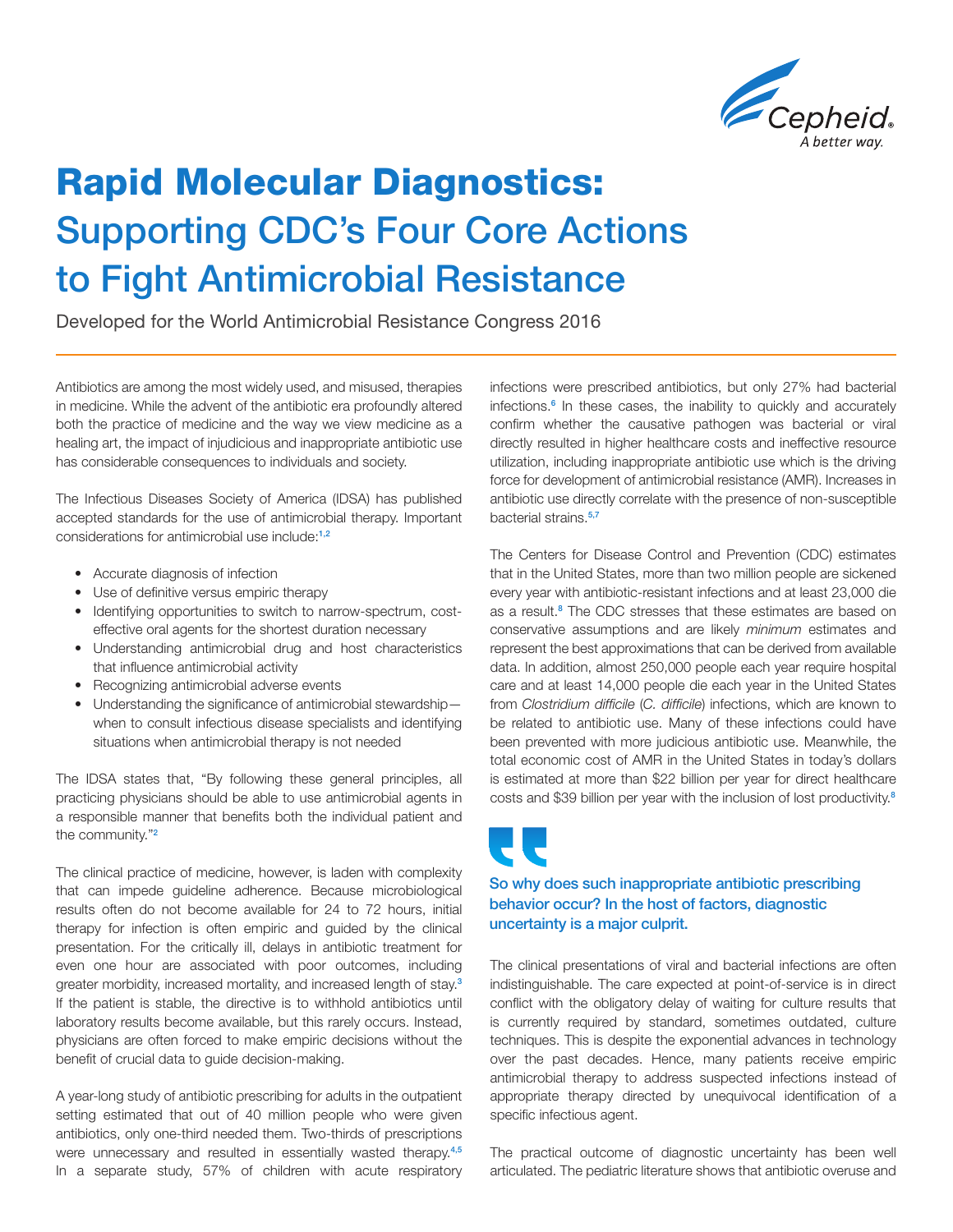*Figure 1: Rapid Molecular Diagnostics: Supporting CDC's Four Core Actions to Fight Antibiotic Resistance8*



misuse are extremely common—50% of antibiotics are erroneously prescribed for a viral infection.<sup>6</sup> This can result in adverse effects from the antibiotic and promote bacterial resistance. But, the problem of diagnostic uncertainty is not one-sided. In contrast, 20% of pediatric patients with a bacterial infection do not receive timely antibiotics leading to possible disease prolongation, complications and even hospitalization.<sup>6</sup>

The bottom line is that empiric therapeutic decision making without proper and timely diagnostic results may lead to ineffective therapy resulting in serious consequences for the patient. Empiric therapy may also result in selection for so-called "superbugs" and increased morbidity and mortality that will only get worse moving forward. Thus, CDC has declared the complex problem of AMR a serious threat today, which will result in potential catastrophic consequences with continued inaction.<sup>8</sup> In like respect, the World Health Organization (WHO) has stated that, "A post-antibiotic era in which common infections and minor injuries can kill—far from being an apocalyptic fantasy, is instead a very real possibility for the 21st century," threatening the achievements of modern medicine.<sup>9</sup>

Aggressive action is needed now to prevent both the spread of existing resistance and development of new resistance mechanisms. To combat AMR, the CDC has identified 4 core actions, all of which can be addressed through rapid molecular diagnostics *(Figure 1)*.

#### **Preventing Infections and the Spread of Resistance**

Preventing infection not only obviates the need for antibiotics, which by definition is the ultimate prevention strategy for AMR, but also limits the spread of infections caused by resistant organisms. There are many ways that drug-resistant infections can be prevented. Immunization, handwashing, safe food preparation, infection control and prevention practices, and judicious antibiotic use were all identified by the CDC as effective preventative measures.

To fulfill this goal, the CDC has established various policy initiatives<sup>8</sup>: (1) tracking resistance and prescribing patterns at national, regional and local levels; (2) providing guidance to healthcare facilities interested in better antibiotic use; and (3) working to prevent all

patient infections through infection control guidelines, assistance implementing these guidelines, and laboratory expertise.

Policy initiatives represent efforts on the macro level. Rapid molecular diagnostics provide a parallel method to attack the problem of resistance spread on the micro level at point of care. Tests are currently available to identify those organisms the CDC considers the most urgent and serious threats, including assays for the detection of MRSA, *C. difficile*, carbapenem-resistant organisms, vancomycin-resistant enterococci and drug-resistant tuberculosis.<sup>10</sup>

Use of rapid and accurate molecular diagnostics enables realtime identification of organisms, including drug-resistant isolates. This greatly improves "time to result," allowing clinicians and infection prevention professionals to quickly identify, isolate and better manage patients colonized or infected with drug-resistant organisms—thereby limiting the spread of resistance. Unfortunately, developments in rapid molecular testing in many cases have outpaced clinician awareness and uptake.<sup>11</sup>

#### Disease Surveillance

In today's information age, data represent an expanding set of powerful opportunities. As many as 70% of clinical decisions may be informed by data from the medical laboratory<sup>12</sup> and the vast amount of data being created is growing at an exponential pace. Managing this significant volume of information quickly, correctly and securely is increasingly more difficult and complex; however, the challenge isn't in simply making the data available. The ability to access and share meaningful insights from the wealth of information the laboratory generates is a necessity.

Too often healthcare professionals have limited visibility to the information they need to optimize patient care. To operate successfully in today's healthcare environment, clinicians require immediate access to patient information. Irrespective of centralized or decentralized testing environments, the process of collecting and managing the volume of information flow quickly, correctly and securely is difficult and complex. Individual hospitals, large health systems and public health agencies in remote or urban settings alike are realizing the benefits a single, unified warehouse of information can provide.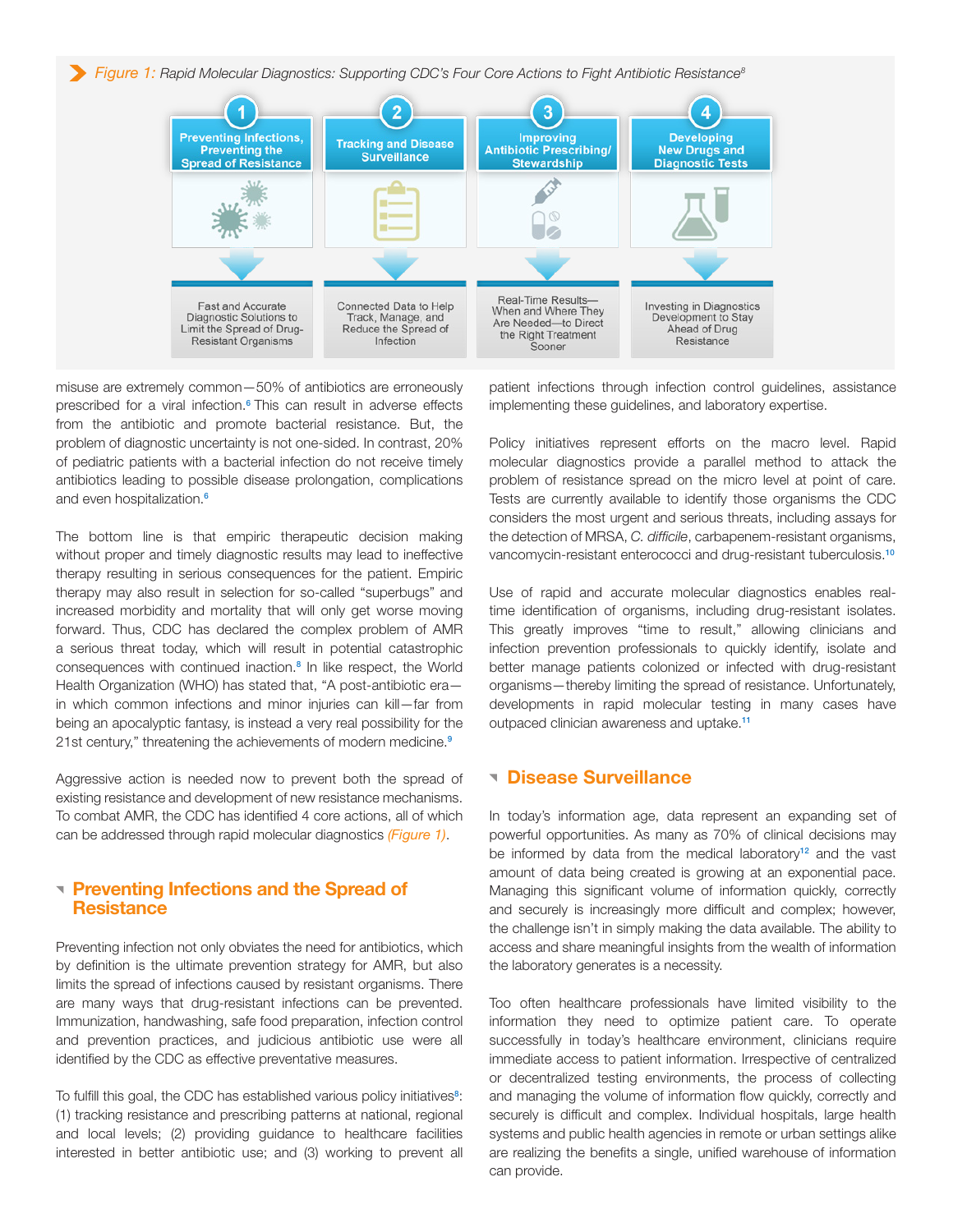The advent of rapid molecular diagnostics permits active disease surveillance in real time. This is achieved through the combination of (1) real-time actionable test results within and across sites of care; and (2) mobile data reporting through seamless, secure and scalable digital connectivity solutions. Active tracking allows for rapid information sharing to help monitor, manage and reduce the spread of infection resulting in better epidemiologic surveillance to improve patient treatment and outcomes. This approach is in contrast to paper-based recording systems that are slow and error prone. Editing, transmission and translation of data from paper reports inherently causes delays and errors that contribute to the cost, complexity and inaccuracy of data and its interpretation.<sup>13</sup>

As an example of the benefits of active disease surveillance, in 2010 the WHO endorsed a novel test for tuberculosis (TB), Xpert® MTB/ RIF. It is an automated, cartridge-based nucleic amplification assay for the simultaneous detection of TB and rifampin resistance directly from sputum. Compared to culture that can take up to three months to provide a result, Xpert MTB/RIF was anticipated to revolutionize TB care and control by providing an accurate diagnosis for many patients in less than two hours. Now more than 5,000 systems and 15 million Xpert MTB/RIF cartridges have been procured under the WHO Global TB Programme. The large number of systems in place created a unique opportunity to track and monitor the prevalence of TB infections and the spread of rifampin resistance.

To complement the novel TB test and enhance disease surveillance, a proprietary connectivity platform was implemented in South Africa to stratify high-risk populations based on epidemiological trends and geographic variations to detect and monitor "hotspots" of disease and drug resistance *(Figure 2)*. The result was that a comprehensive, 360° view of testing information strengthened disease surveillance, monitoring and reporting capabilities in a secure, compliant and sustainable manner. In short, public health officials in South Africa were able to utilize TB laboratory data to better direct resources to manage TB spread in country, particularly in those areas where multidrug-resistant TB was prevalent.

 *Figure 2: Example of tuberculosis disease and rifampin resistance surveillance in South Africa using the Xpert MTB/RIF assay and Remote Xpert connectivity solution.* 



Locations with higher levels of reported rifampin resistance are shown in *yellow and red.*

#### Antibiotic Stewardship

An important action needed to slow the development and spread of antibiotic-resistant infections is to change the way antibiotics are used. Despite broad conversations about AMR policy and dramatic advances in diagnostic technologies, most patients with suspected infections receive empiric antimicrobial therapy rather than appropriate therapy directed by rapid identification and characterization of the infectious agent. Up to half of antibiotic use in humans and much of antibiotic use in animals is unnecessary and inappropriate, as noted by the CDC.<sup>8</sup> Given data clearly demonstrating that antibiotic use directly correlates with development of resistant clones, even slowing the rate of inappropriate and unnecessary antibiotic use should slow the spread of resistant bacteria. This concept has been termed antibiotic stewardship and is defined as, "coordinated interventions designed to improve and measure the appropriate use of [antibiotic] agents by promoting the selection of the optimal [antibiotic] drug regimen including dosing, duration of therapy, and route of administration."1,14

Antibiotic stewardship is essential, but behavioral change is not easy. People must be given information and an acceptable action plan to drive and solidify that change. Rapid diagnostics can transform the way antibiotics are used by providing objective data for antimicrobial stewardship programs to improve outcomes and prevent the emergence of resistant organisms.<sup>5</sup> Specifically, rapid molecular diagnostics can answer critical, actionable questions at point of care:

- Is the infection causing the illness bacterial or viral?
- If bacterial, what type of bacteria is causing the infection? • To which antibiotics are the bacterial species susceptible
- and resistant?

Published data demonstrate the clinical and economic value of antibiotic stewardship programs that utilize rapid diagnostic testing. Parta and colleagues evaluated the Xpert® MRSA/SA BC assay in comparison to traditional methods and showed that patients without *S. aureus* bacteremia had a significant decrease in inappropriate antibiotic therapy and a 44.6-hour reduction in the mean time to appropriate therapy.<sup>15</sup> Similarly, both Bauer et al.,<sup>16</sup> and Wong and colleagues<sup>17</sup>—using the same Xpert MRSA/SA BC assay showed statistically significant reductions in conversion time from empiric treatment to appropriate therapy, total antibiotic exposure, hospital length of stay, and hospital costs when testing was combined with timely intervention.

Importantly, simply using rapid molecular diagnostics is not enough. Rapid diagnostic tests are of little value if an antimicrobial stewardship program does not have, "a role as an active messenger and educator of the results."18 For example, Bauer et al. also reported on a study that failed to demonstrate improved patient outcomes or a decrease in antibiotic use with utilization of a rapid microbiologic test despite the test's accuracy because of the absence of an effective implementation strategy.<sup>18</sup> Hence, it is the combination of rapid microbiologic tests and antimicrobial stewardship that is required to demonstrate significant improvement in patient outcomes and antimicrobial use.